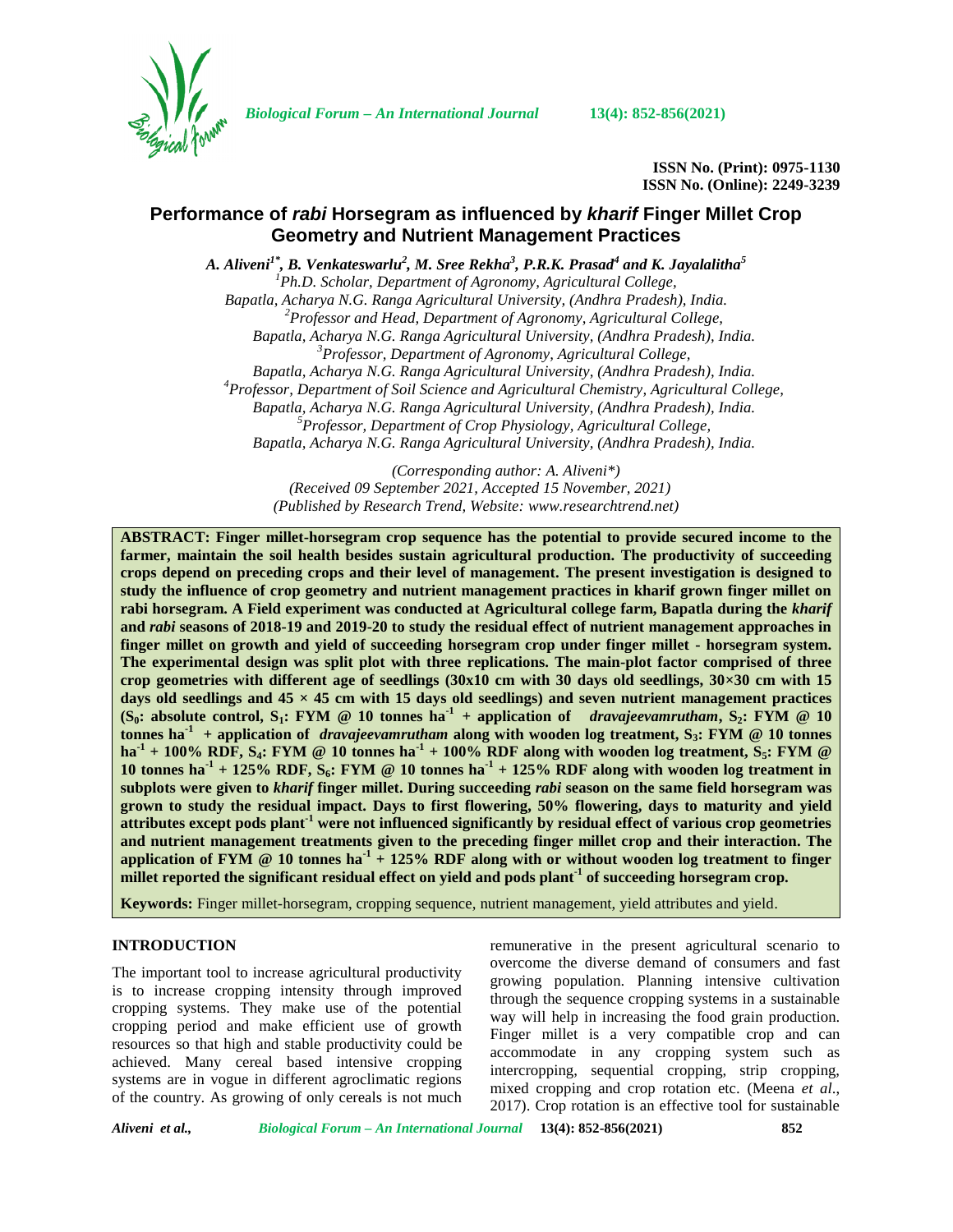production with efficient utilization of crop input resources. Legumes with their ability to fix nitrogen very conveniently adapt to different cropping patterns and may offer opportunities to sustain increased productivity (Jeyabal and Kuppuswamy, 2001). Under such situations finger millet-legume rotation assume one of the important practices to achieve sustainability in crop production and thus finger millet-horsegram sequence can be one of the major finger millet based crop rotations for southern states of India. This crop sequence has the potential to provide secured income to the farmer, maintain the soil health besides sustain agricultural production. As the productivity of succeeding crops depend on preceding crops and their level of management, the residual effect of nutrients refers to the conservation over benefit of applied nutrients available to the succeeding crops. Greater proportion of residual fertilizer nitrogen was preserved in the upper 60 cm profile and a substantial amount of  $NO<sub>3</sub>-N$  was found up to 180 cm of the soil profile (Subbaiah and Sachdev, 1983). Since many studies have revealed that only a fraction of applied phosphatic fertilizer is utilized by a single crop and considerable amount of nutrients are left over in soil (Goswami and Singh, 1976), it was felt appropriate to design an experiment to know the residual effect of nutrient management approaches in finger millet on performance of *rabi* horsegram under finger millet horsegram cropping sequence.

2019. The soil of experimental site was sandy clay loam in texture with slightly alkaline reaction, low organic carbon content, low available nitrogen and medium in available phosphorous and potassium. The experiment was laid in split plot design with 21 treatments, replicated thrice. The treatments comprised of two factors, *viz*., crop geometries with different age of seedlings ( $M_1$ : 30 × 10 cm with 30 days old seedlings,  $M_2$ : 30 × 30 cm with 15 days old seedlings and  $M_3$ : 45  $\times$  45 cm with 15 days old seedlings) and seven nutrient management practices  $(S_0:$  absolute control,  $S_1:$  FYM @ 10 tonnes ha-1 + application of *dravajeevamrutham*,  $S_2$ : FYM @ 10 tonnes  $ha^{-1}$  + application of *dravajeevamrutham* along with wooden log treatment,  $S_3$ : FYM @ 10 tonnes ha<sup>-1</sup> + 100% RDF,  $S_4$ : FYM @ 10 tonnes ha<sup>-1</sup> + 100% RDF along with wooden log treatment, S<sub>5</sub>: FYM @ 10 tonnes  $ha^{-1}$  + 125% RDF, S<sub>6</sub>: FYM @ 10 tonnes  $ha^{-1}$  + 125% RDF along with wooden log treatment. Yield parameters like pods plant-<sup>1</sup>, seeds pod<sup>-1</sup> and test weight were recorded. Seed yield of horsegram was calculated to kg ha<sup>-1</sup>. The data was statistically analyzed at 0.05 level of probability following the procedure outlined by Panse and Sukhatme (1978).

## **RESULTS**

Number of days taken for first flowering, 50% flowering and days to maturity were not influenced by residual effect of various crop geometries and nutrient management treatments given to the preceding finger millet crop and their interaction.

#### **MATERIALS AND METHODS**

The experiment was conducted at Agricultural college farm, Bapatla during the *kharif* seasons of 2018 and

|                                                                  |                        | povicu uata.               |                |             |               |                |                  |             |                |
|------------------------------------------------------------------|------------------------|----------------------------|----------------|-------------|---------------|----------------|------------------|-------------|----------------|
|                                                                  | <b>First flowering</b> |                            |                |             | 50% flowering |                | Days to maturity |             |                |
| <b>Treatments</b>                                                | 2018-<br>19            | 2019-<br>20                | Pooled<br>data | 2018-<br>19 | 2019-<br>20   | Pooled<br>data | 2018-<br>19      | 2019-<br>20 | Pooled<br>data |
|                                                                  |                        | Crop geometry              |                |             |               |                |                  |             |                |
| $\overline{M_1}$ - 30×10cm with 30 days old seedlings            | 36                     | 36                         | 36             | 46          | 47            | 47             | 89               | 88          | 89             |
| $M_2$ - 30×30cm with 15 days old seedlings                       | 37                     | 37                         | 36             | 46          | 46            | 46             | 88               | 88          | 88             |
| $M_3$ - 45×45cm with 15 days old seedlings                       | $\overline{37}$        | 37                         | 37             | 46          | 47            | 47             | 88               | 87          | 87             |
| $S.Em\pm$                                                        | 0.98                   | 1.05                       | 0.87           | 1.35        | 1.14          | 1.01           | 2.10             | 1.95        | 2.53           |
| $CD (p = 0.05)$                                                  | <b>NS</b>              | <b>NS</b>                  | <b>NS</b>      | <b>NS</b>   | <b>NS</b>     | <b>NS</b>      | <b>NS</b>        | <b>NS</b>   | <b>NS</b>      |
| CV(%)                                                            | 12.28                  | 13.24                      | 10.99          | 13.33       | 11.16         | 9.91           | 10.89            | 10.16       | 13.16          |
|                                                                  |                        | <b>Nutrient management</b> |                |             |               |                |                  |             |                |
| S-Absolute control                                               | 37                     | 37                         | 37             | 47          | 47            | 47             | 89               | 88          | 89             |
| $S - FYM \otimes 10$ tonnes ha <sup>-1</sup> + dravajeevamrutham | 37                     | 37                         | 37             | 47          | 47            | 47             | 89               | 88          | 88             |
| $S_{2}$ - $S_{1}$ + passing wooden log                           | 37                     | 37                         | 37             | 47          | 46            | 47             | 89               | 88          | 88             |
| $S_{2}$ - FYM @ 10 tonnes ha <sup>-1</sup> + 100% RDF            | 36                     | 36                         | 36             | 45          | 46            | 46             | 88               | 87          | 87             |
| $S_4$ - $S_4$ + passing wooden log                               | 36                     | 36                         | 36             | 46          | 47            | 46             | 88               | 88          | 88             |
| $Ss$ - FYM @ 10 tonnes ha <sup>-1</sup> + 125% RDF               | 36                     | 36                         | 36             | 46          | 47            | 47             | 88               | 88          | 88             |
| $S_{6} - S_{5} +$ passing wooden log                             | 36                     | 36                         | 37             | 46          | 46            | 46             | 88               | 87          | 88             |
| S.Em <sub>±</sub>                                                | 0.43                   | 0.81                       | 0.64           | 0.92        | 0.95          | 0.69           | 1.61             | 0.91        | 1.64           |
| $CD (p = 0.05)$                                                  | <b>NS</b>              | <b>NS</b>                  | <b>NS</b>      | <b>NS</b>   | <b>NS</b>     | <b>NS</b>      | <b>NS</b>        | <b>NS</b>   | <b>NS</b>      |
| CV(%)                                                            | 3.54                   | 6.69                       | 5.29           | 5.91        | 6.08          | 4.43           | 5.46             | 3.11        | 5.59           |
|                                                                  |                        | <b>Interaction</b>         |                |             |               |                |                  |             |                |
| $M \times S$                                                     | <b>NS</b>              | <b>NS</b>                  | <b>NS</b>      | <b>NS</b>   | <b>NS</b>     | <b>NS</b>      | <b>NS</b>        | <b>NS</b>   | <b>NS</b>      |
| $S \times M$                                                     | NS.                    | <b>NS</b>                  | <b>NS</b>      | <b>NS</b>   | <b>NS</b>     | <b>NS</b>      | <b>NS</b>        | <b>NS</b>   | <b>NS</b>      |

**Table 1: Days to first flowering, 50% flowering and days to maturity of** *rabi* **horsegram as influenced by** *kharif* **finger millet crop geometry and nutrient management practices during 2018-19 & 2019-20 and in pooled data.**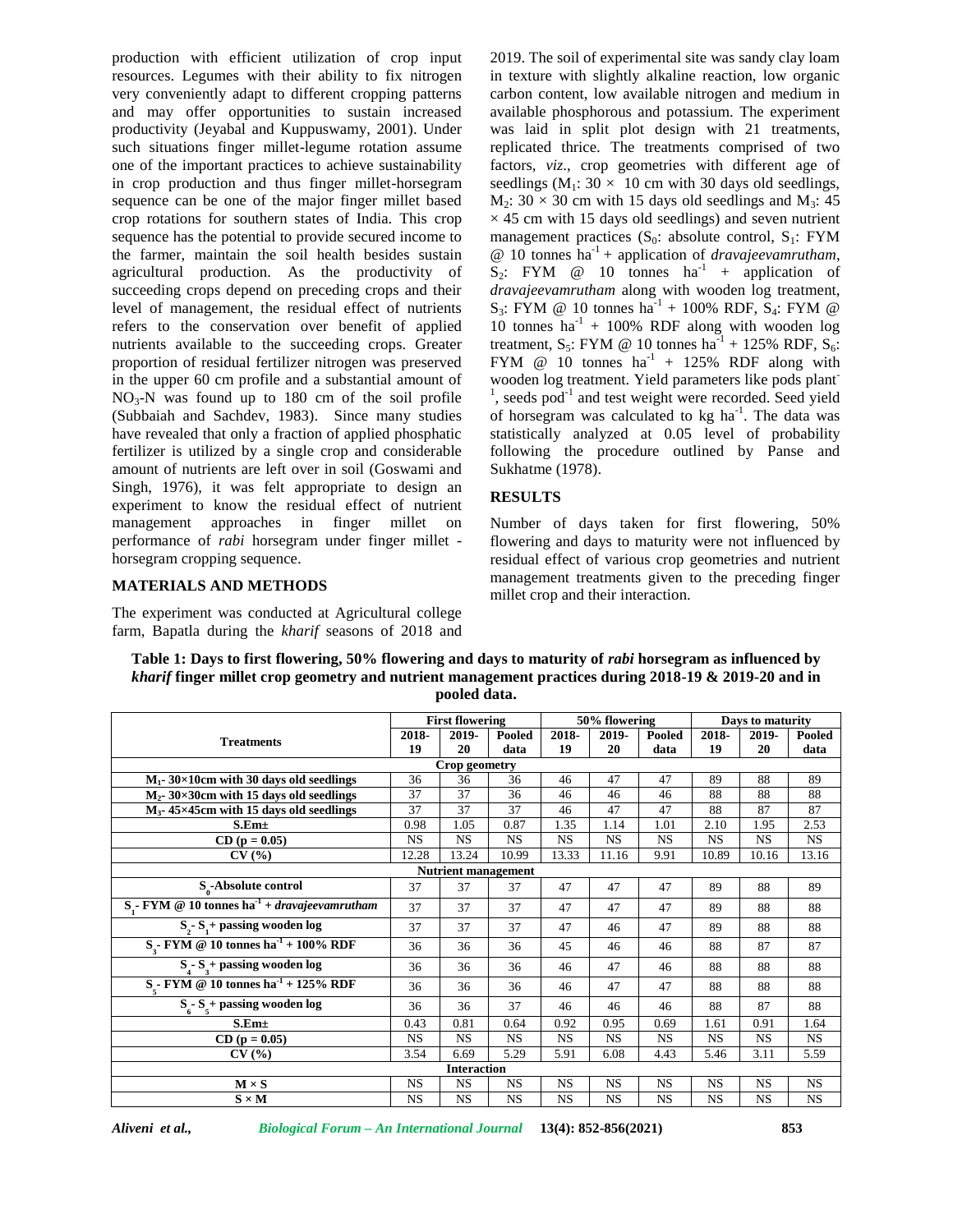A glance at the data clarifies that the nutrient management practices imposed on finger millet alone had a significant impact while, the crop geometry of finger millet did not exert any significant influence on the number of pods  $plant^{-1}$  of horsegram. These findings corroborate with results obtained by Patel (1994). Interaction between crop geometry and nutrient management treatments was also non significant.

The data on number of pods  $plant^{-1}$  was significantly influenced by various nutrient management treatments imposed to preceding finger millet and the highest number of pods plant<sup>-1</sup> (29.53, 30.23 and 29.88 during 2018-19, 2019-20 and in pooled data, respectively) were recorded with  $S_6$ , which was comparable with all the integrated nutrient management practices imposed to preceding finger millet. The lowest number of pods plant-1 (21.29, 22.33 and 21.81 during 2018-19, 2019- 20 and in pooled data, respectively) were observed in the absolute control.

Nutrients applied to previous finger millet showed carry over effect on the following horsegram comparing with absolute control. The integrated use of organic manure with inorganic fertilizer had significant influence on number of pods plant<sup>-1</sup>, compared to control. Such and effect may be due to increased availability of nutrient in soil from native pool as well as their residual effect through mineralization and improvement of physico chemical properties of soil and thereby improving water and nutrient holding capacity of soil. These results are in accordance with Gudadhe (2008) in cotton-chickpea and Saha (2010) in maize-mustard cropping sequence. Similar results were also reported by the earlier findings of Arif *et al*., (2011); Sohu *et al*., (2015).

Number of seeds  $pod^{-1}$  of horsegram was not influenced significantly by various crop geometries and nutrient management treatments given to preceding finger millet crop. Number of seeds per pod is more influenced by the genetic make up of the plant and agronomic management's role in influencing the number of seeds per pod was minimum. The residual impact of the nutrient management practices could not sustain to influence significantly the number of seeds per pod of horsegram. The number of seeds  $pod^{-1}$  did not reach the level of significance due to various treatments. Similar results were also reported by Koireng *et al*., (2018) who studied residual effects of various residual nutrient treatments on greengram in potato-greengram sequence. There was no significant influence due to various crop geometries and nutrient management treatments given to preceding finger millet crop on test weight of the succeeding horsegram. The present findings are

supported by Patel (1994), who reported a non significant effect of various levels of spacing of bidi tobacco during *kharif* on yield and yield attributing characters of succeeding groundnut during summer. Further these results are in accordance with the earlier study conducted by Koireng *et al*. (2018) in potato greengram sequence.

The seed yield of horsegram was significantly influenced by the nutrient management treatments given to preceding finger millet crop, but not by the finger millet crop geometries and their interaction. Similar findings were also reported by Patel, (1994). The present findings are also supported by Sathyapriya *et al*., (2019) who found non significant residual effect on growth and yield of succeeding bengalgram.

Significantly the highest seed yield of horsegram was recorded (915, 933 and 924 kg ha<sup>-1</sup> during 2018-19, 2019-20 and in pooled data, respectively) when the preceding finger millet crop was applied with 125% RDF+FYM with wooden log treatment  $(S_6)$  which was found significantly superior to the rest of the treatments except the other integrated nutrient management practices with and without wooden log treatment  $(S_5, S_4)$ and  $S_3$ ). Significantly the lowest grain yield of horsegram was recorded with the absolute control (646, 641 and 644 kg ha<sup>-1</sup> during 2018-19, 2019-20 and in pooled data, respectively).

Horsegram being a leguminous crop and also having deep root system was able to meet a part of its requirement by way of nitrogen fixation and could be able to use the nutrients available from the deeper layers of soil resulting in appreciable yields in certain residual treatments. Similar results were also supported by Basavarajappa *et al*., (2003) in his study on performance of horsegram and castor crops on residual soil fertility of *kharif* foxtail millet.

The results clearly showed the combined application of manures and fertilizers produced higher yield. The response to FYM application may be attributed to the better residual availability of nutrients and its favourable effect on soil physical and biological properties, resulting in increased growth and yield attributes and ultimately higher yields. FYM increases the adsorptive power of soil for cations and anions particularly phosphates and nitrates and these were released slowly for the benefit of succeeding crops during entire crop growth period leading to higher yields (Seema *et al*., 2017). The results were also supported by Shafi *et al*., (2007), who reported strong carry over effect of nitrogen applied to previous wheat on crop yields of the following maize.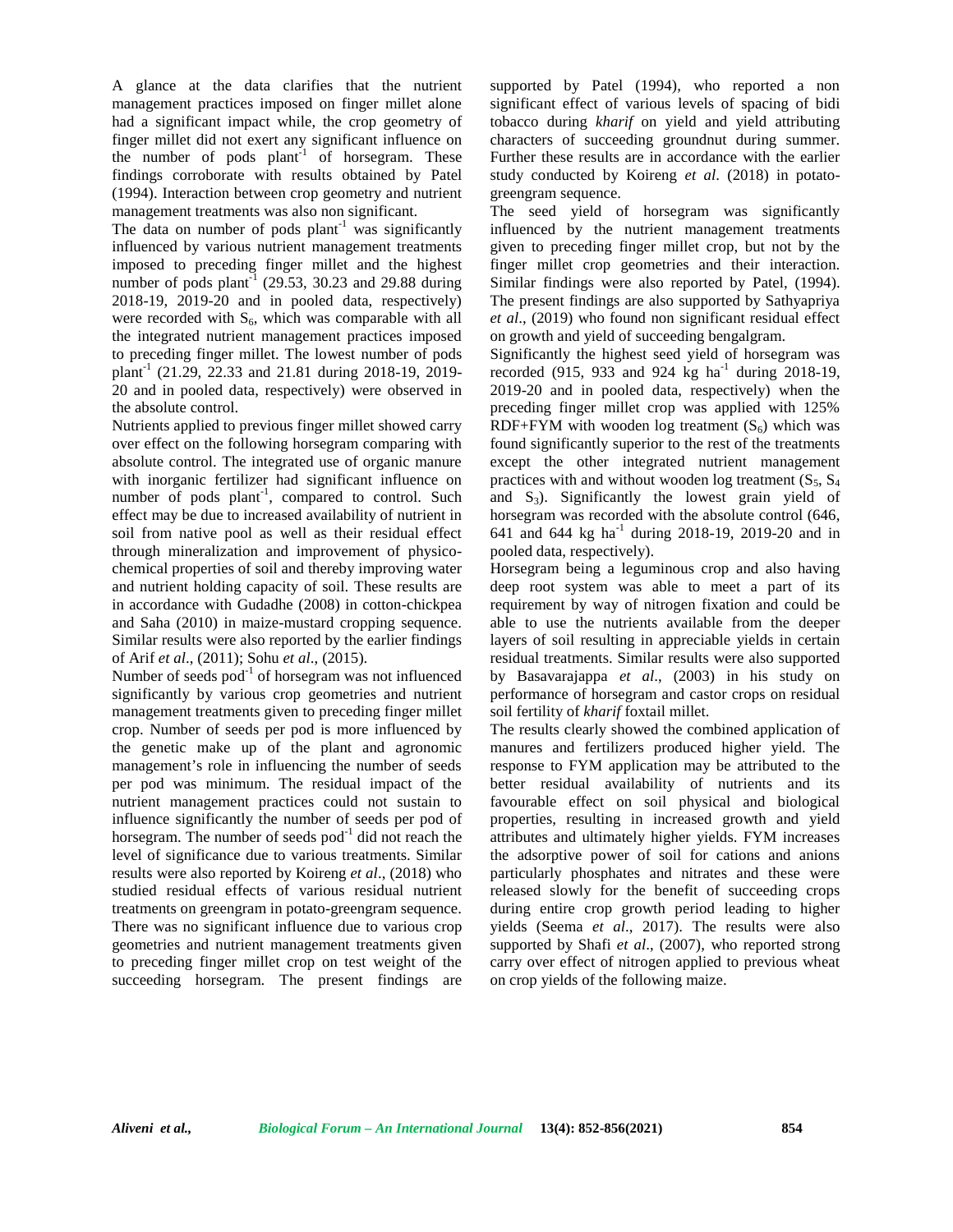| <b>Treatments</b>                                                        | Pods plant <sup>-1</sup> |           | Seeds pod <sup>-1</sup> |                            |                    | Test Weight (g) |           |           | Seed vield $(kg ha-1)$ |           |           |           |
|--------------------------------------------------------------------------|--------------------------|-----------|-------------------------|----------------------------|--------------------|-----------------|-----------|-----------|------------------------|-----------|-----------|-----------|
| Crop geometry                                                            | 2018-                    | 2019-     | Pooled                  | 2018-                      | 2019-              | Pooled          | 2018-     | 2019-     | Pooled                 | 2018-     | 2019-     | Pooled    |
|                                                                          | 19                       | 20        | data                    | 19                         | 20                 | data            | 19        | 20        | data                   | 19        | 20        | data      |
| $M_1$ - 30×10 cm with 30 days old<br>seedlings                           | 28.40                    | 28.63     | 28.51                   | 4.88                       | 4.90               | 4.89            | 28.16     | 27.81     | 27.99                  | 837       | 860       | 849       |
| $M_2$ - 30×30 cm with 15 days old<br>seedlings                           | 26.81                    | 27.31     | 27.06                   | 4.98                       | 4.81               | 4.90            | 28.70     | 28.71     | 28.70                  | 808       | 811       | 809       |
| $M_3$ - 45×45 cm with 15 days old<br>seedlings                           | 25.04                    | 25.86     | 25.45                   | 5.09                       | 4.96               | 5.03            | 28.39     | 27.77     | 28.08                  | 784       | 780       | 782       |
| S.Em <sub>±</sub>                                                        | 0.90                     | 0.75      | 0.79                    | 0.14                       | 0.11               | 0.12            | 0.75      | 0.43      | 0.69                   | 22.26     | 23.37     | 21.06     |
| $CD (p = 0.05)$                                                          | <b>NS</b>                | <b>NS</b> | <b>NS</b>               | <b>NS</b>                  | <b>NS</b>          | <b>NS</b>       | <b>NS</b> | <b>NS</b> | <b>NS</b>              | <b>NS</b> | <b>NS</b> | <b>NS</b> |
| CV(%)                                                                    | 15.48                    | 12.68     | 13.38                   | 13.00                      | 10.68              | 11.21           | 12.05     | 7.06      | 11.21                  | 12.60     | 13.11     | 11.87     |
|                                                                          |                          |           |                         | <b>Nutrient management</b> |                    |                 |           |           |                        |           |           |           |
| S-Absolute control                                                       | 21.29                    | 22.33     | 21.81                   | 4.89                       | 4.84               | 4.87            | 27.87     | 27.33     | 27.60                  | 646       | 641       | 644       |
| S <sub>.</sub> - FYM @ 10 tonnes ha <sup>-1</sup> +<br>dravajeevamrutham | 23.94                    | 25.02     | 24.48                   | 4.93                       | 4.87               | 4.90            | 28.14     | 27.63     | 27.89                  | 735       | 729       | 732       |
| $S - S + p$ passing wooden log                                           | 25.73                    | 26.18     | 25.96                   | 4.96                       | 4.82               | 4.89            | 28.22     | 27.79     | 28.01                  | 753       | 752       | 752       |
| $S - FYM \otimes 10$ tonnes ha <sup>-1</sup> +<br><b>100% RDF</b>        | 28.01                    | 28.28     | 28.16                   | 4.96                       | 4.91               | 4.93            | 28.87     | 28.50     | 28.68                  | 836       | 842       | 839       |
| $S_1 - S_2 +$ passing wooden log                                         | 29.31                    | 29.34     | 29.33                   | 4.98                       | 4.93               | 4.96            | 28.79     | 28.22     | 28.51                  | 873       | 899       | 886       |
| $S_{\zeta}$ - FYM @ 10 tonnes ha <sup>-1</sup> +<br>125% RDF             | 29.42                    | 29.47     | 29.45                   | 5.09                       | 4.93               | 5.01            | 28.47     | 28.57     | 28.52                  | 909       | 923       | 916       |
| $S_{6}$ - $S_{5}$ + passing wooden log                                   | 29.53                    | 30.23     | 29.88                   | 5.07                       | 4.93               | 5.00            | 28.54     | 28.63     | 28.59                  | 915       | 933       | 924       |
| S.Em <sub>±</sub>                                                        | 0.90                     | 0.90      | 0.92                    | 0.14                       | 0.15               | 0.17            | 0.88      | 0.83      | 0.79                   | 27.73     | 26.82     | 29.96     |
| $CD (p = 0.05)$                                                          | 2.57                     | 2.58      | 2.64                    | <b>NS</b>                  | <b>NS</b>          | <b>NS</b>       | <b>NS</b> | <b>NS</b> | <b>NS</b>              | 80        | 77        | 86        |
| CV(%)                                                                    | 10.04                    | 9.91      | 10.21                   | 8.30                       | 9.24               | 10.58           | 9.31      | 8.91      | 8.38                   | 10.28     | 9.85      | 11.05     |
|                                                                          |                          |           |                         |                            | <b>Interaction</b> |                 |           |           |                        |           |           |           |
| $M \times S$                                                             | <b>NS</b>                | <b>NS</b> | <b>NS</b>               | <b>NS</b>                  | <b>NS</b>          | <b>NS</b>       | <b>NS</b> | <b>NS</b> | <b>NS</b>              | <b>NS</b> | <b>NS</b> | <b>NS</b> |
| $S \times M$                                                             | <b>NS</b>                | <b>NS</b> | <b>NS</b>               | <b>NS</b>                  | <b>NS</b>          | <b>NS</b>       | <b>NS</b> | <b>NS</b> | <b>NS</b>              | <b>NS</b> | <b>NS</b> | <b>NS</b> |

**Table 2: Yield parameters of** *rabi* **horsegram as influenced by** *kharif* **finger millet crop geometry and nutrient management practices during 2018-19 & 2019-20 and in pooled data.**

## **CONCLUSION**

Concludingly, it is inferred from the study that integrated application of FYM  $\omega$  10 tonnes ha<sup>-1</sup> + 125% RDF along with wooden log treatment  $(S_6)$  to finger millet in kharif resulted in higher yield and yield attributing traits of *rabi* horsegram and comparable with all the integrated nutrient management practices with and without wooden log treatment  $(S_5, S_4 \text{ and } S_3)$ .

## **FUTURE SCOPE**

1. Research has to be continued for few more years to know the significant residual effect of nutrients in the sequence, on the same site involving the detailed study of physico-chemical properties of soil.

2. Research trials have to be conducted in farmers fields also for more significance and on farm comparison.

3. The transfer of the information and technology to the farmers should be done through agricultural extension services.

**Acknowledgements.** We acknowledge the help rendered by the department of agronomy, Agricultural College farm, Bapatla and ANGRAU for providing all facilities and assistance during course of study.

**Conflict of Interest.** None.

## **REFERENCES**

- Arif, M., Tariq Jan, M., Jamal Khan, M., Saeed, M., Munir, I., Ziauddin., Akbar, H., Shahenshah and Khan, M.Z. (2011). Effect of cropping system and residue management on maize. *Pakistan Journal of Botany, 43*(2): 915-920.
- Basavarajappa, R., Prabhakar, A. S. and Halikatti, S. I. (2003). Performance of horsegram and castor crops on residual soil fertility of *kharif* foxtail millet under shallow alfisols. *Karnataka Journal of Agricultural Sciences*, *16*(1): 116-120.
- Goswami, N. N. and Singh, M. (1976). Management of fertilizer phosphorus in cropping system. *Fertilizer News, 21* (9): 56-59.
- Gudadhe, N.N. (2008). Effect of integrated nutrient management system in cotton-chickpea cropping sequence under irrigated conditions. *Ph.D Thesis*. M.P.K.V., Rahuri.
- Jeyabal, A. and Kuppuswamy, G. (2001). Recycling of organic wastes for the production of vermicompost and its response in rice-legume cropping system and soil fertility. *European Journal of Agronomy*, *15*: 153- 170.
- Koireng, R. J., Anal, P. S. R., Chanu, T. M. and Devi, Kh. P. (2018). Residual effects of organic manure and micro nutrients on growth and yield parameters of greengram (*Vigna radiata*) in potato-greengram sequence. *Indian Journal of Agricultural Research*, *52*(3): 333-335.